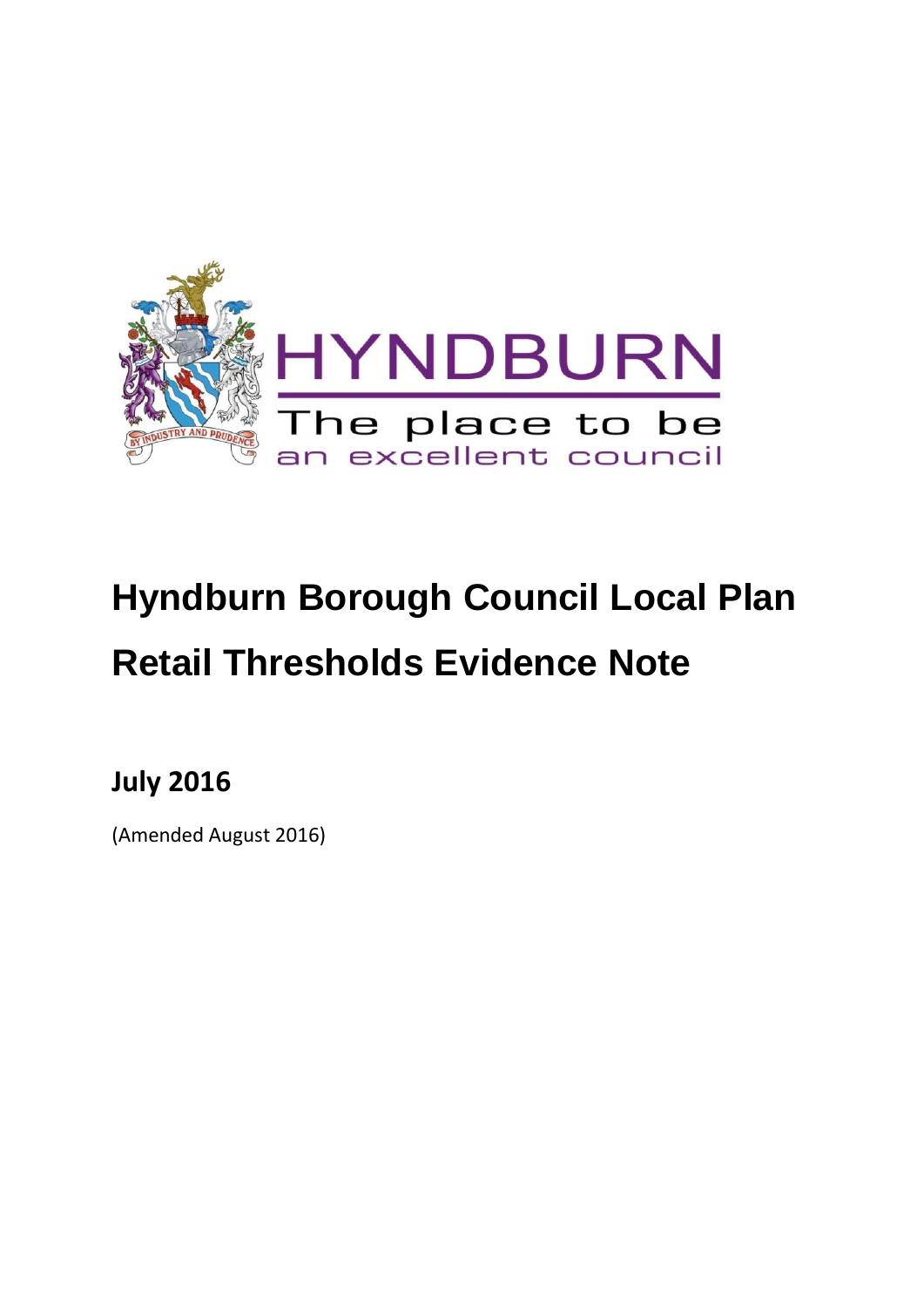Hyndburn BC Retail Threshold Evidence Note – July 2016 (Amended August 2016)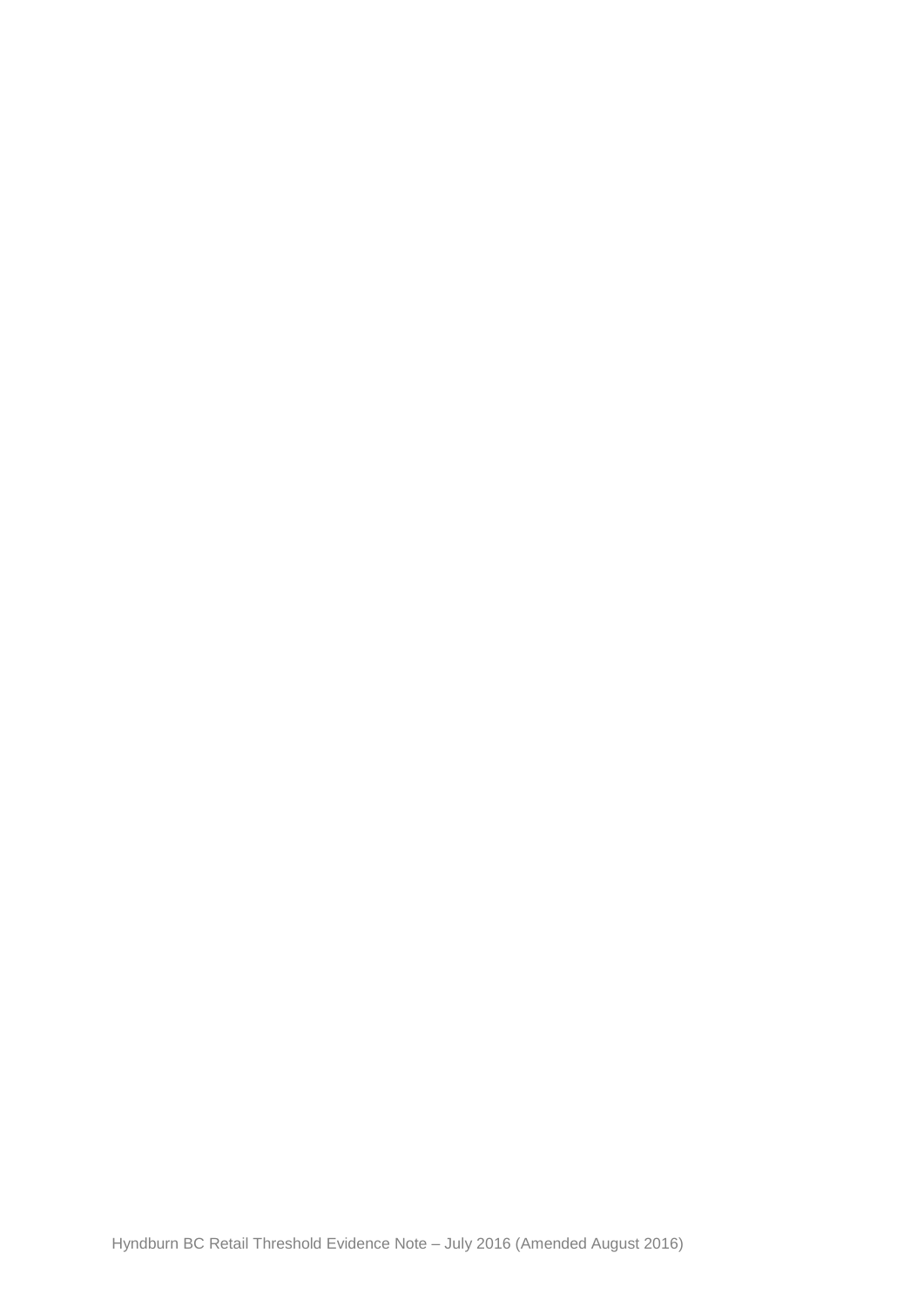# **TABLE OF CONTENTS**

| Likely effects of further development on any town centre strategy / planned investment . 17 |  |
|---------------------------------------------------------------------------------------------|--|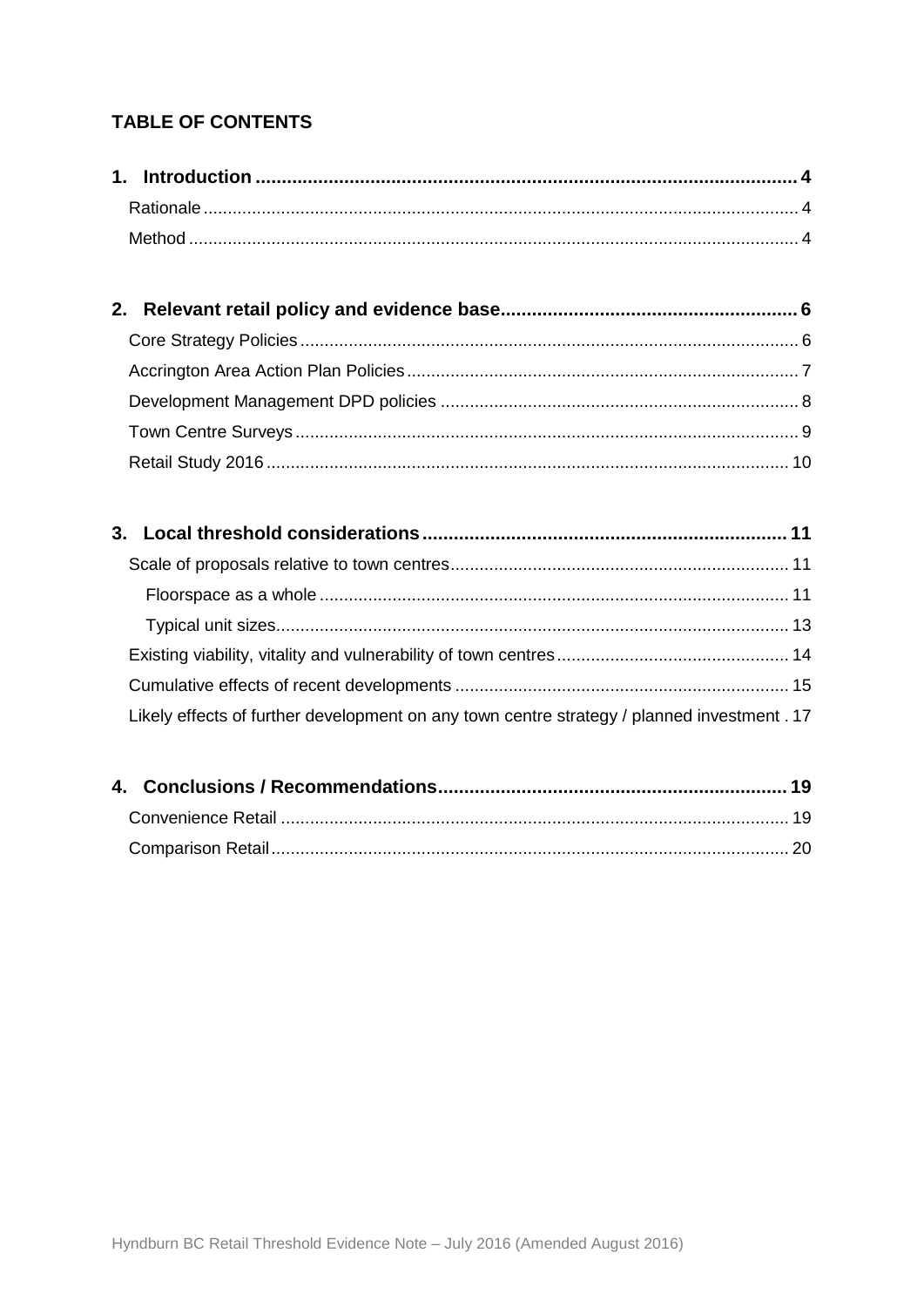# <span id="page-3-0"></span>**1. Introduction**

- 1.1. This Retail Thresholds Evidence Note has been prepared to examine the key evidence that is available and of relevance to assessing the health of the town and district centres in Hyndburn. It is intended to support the policy approach being proposed in the emerging Development Management DPD. The context for this piece of work is the consideration of the representations submitted to the Consultation Draft Development Management DPD, and in particular:
	- A. whether it is appropriate to set local retail thresholds in Hyndburn; and
	- B. if so, what a proportionate and appropriate threshold should be for each centre

# **Rationale**

- <span id="page-3-1"></span>1.2. Town centres lie at the heart of our communities and a key element of the National Planning Policy Framework (NPPF) is to ensure the future health and vitality of town centres. In order to promote competitive town centres, NPPF has introduced the sequential test (para. 24) and the impact test (para. 26).
- 1.3. Paragraph 26 of the NPPF specifically states that:

'*when assessing applications for retail, leisure and office development outside of town centres, which are not in accordance with an up-to-date Local Plan, local planning authorities should require an impact assessment if the development is over a proportionate, locally set floorspace threshold (if there is no locally set threshold, the default threshold is 2,500sq.m). This should include assessment of:*

- *The impact of the proposal on existing, committed and planned public and private investment in a centre or centres in the catchment area of the proposal; and*
- *The impact of the proposal on town centre vitality and viability, including local consumer choice and trade in the town centre and wider area, up to five years from the time the application is made.'*
- 1.4. In Hyndburn, the nature of the town and district centres (in terms of their size and health) mean that use of the national threshold of 2,500sq.m is considered to be an unlikely appropriate trigger for assessing potential impacts from future 'edge' or 'out of centre' proposals. The Council has therefore produced this evidence note to provide the justification for implementing local retail impact thresholds in the Borough.

# <span id="page-3-2"></span>**Method**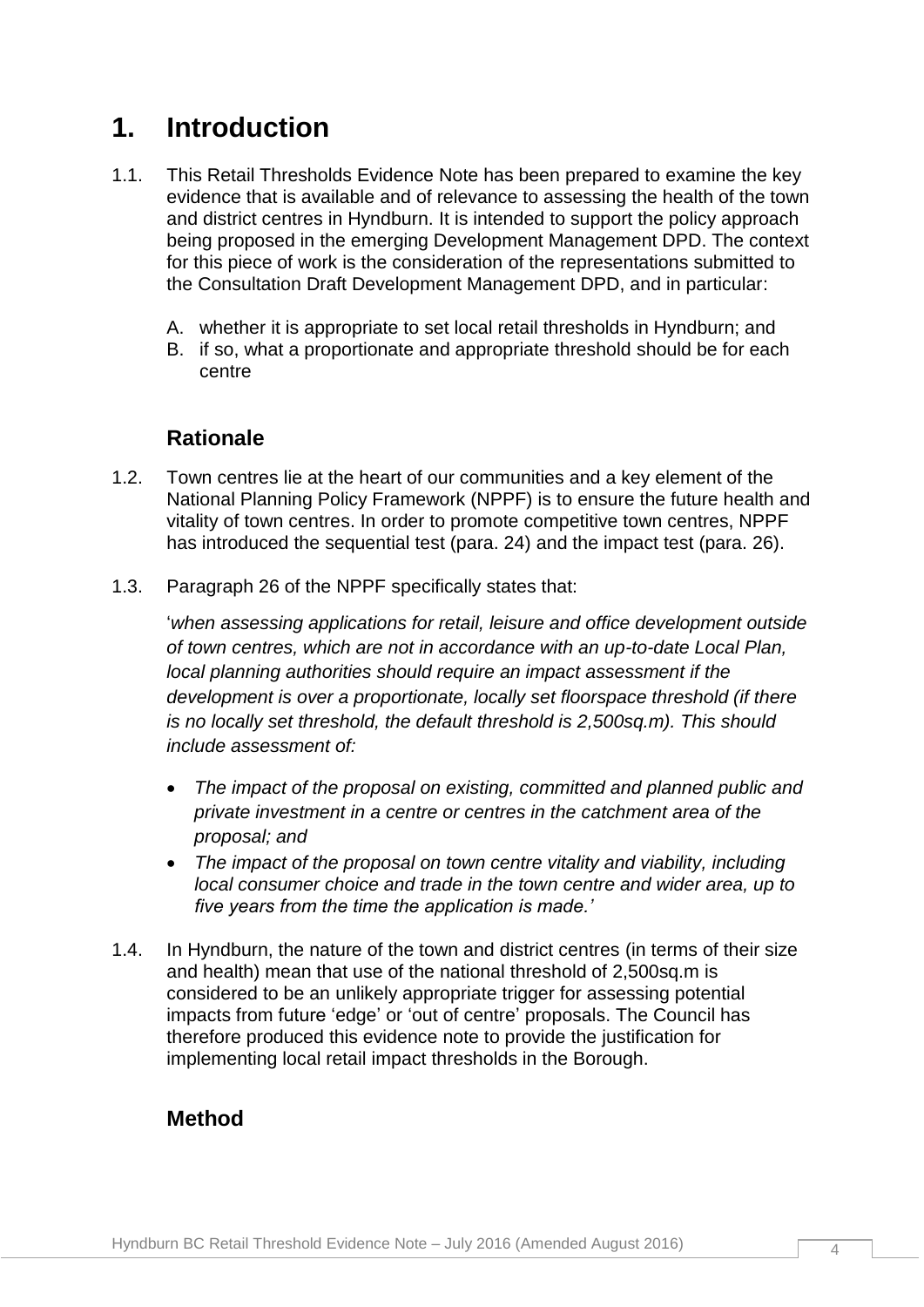1.5. Where local authorities are considering whether to adopt local retail impact thresholds, the National Planning Practice Guidance (NPPG)<sup>1</sup> states that:

*'in setting a locally appropriate threshold it will be important to consider the:*

- *scale of proposals relative to town centres;*
- *the existing viability and vitality of town centres;*
- *cumulative effects of recent developments;*
- *whether local town centres are vulnerable;*
- *likely effects of development on any town centre strategy; and*
- *impact on any other planned investment.*
- 1.6. The Council has therefore used the above considerations to provide a structured approach to this evidence note. However, before we turn to each of the specific considerations set out above (covered in Section 3 of this Note), we summarise the relevant aspects of policy and evidence base in relation to retailing matters in Hyndburn.

**.** 

<sup>1</sup> [Reference ID: 2b-016-20140306](http://planningguidance.communities.gov.uk/blog/guidance/ensuring-the-vitality-of-town-centres/ensuring-the-vitality-of-town-centres-guidance/)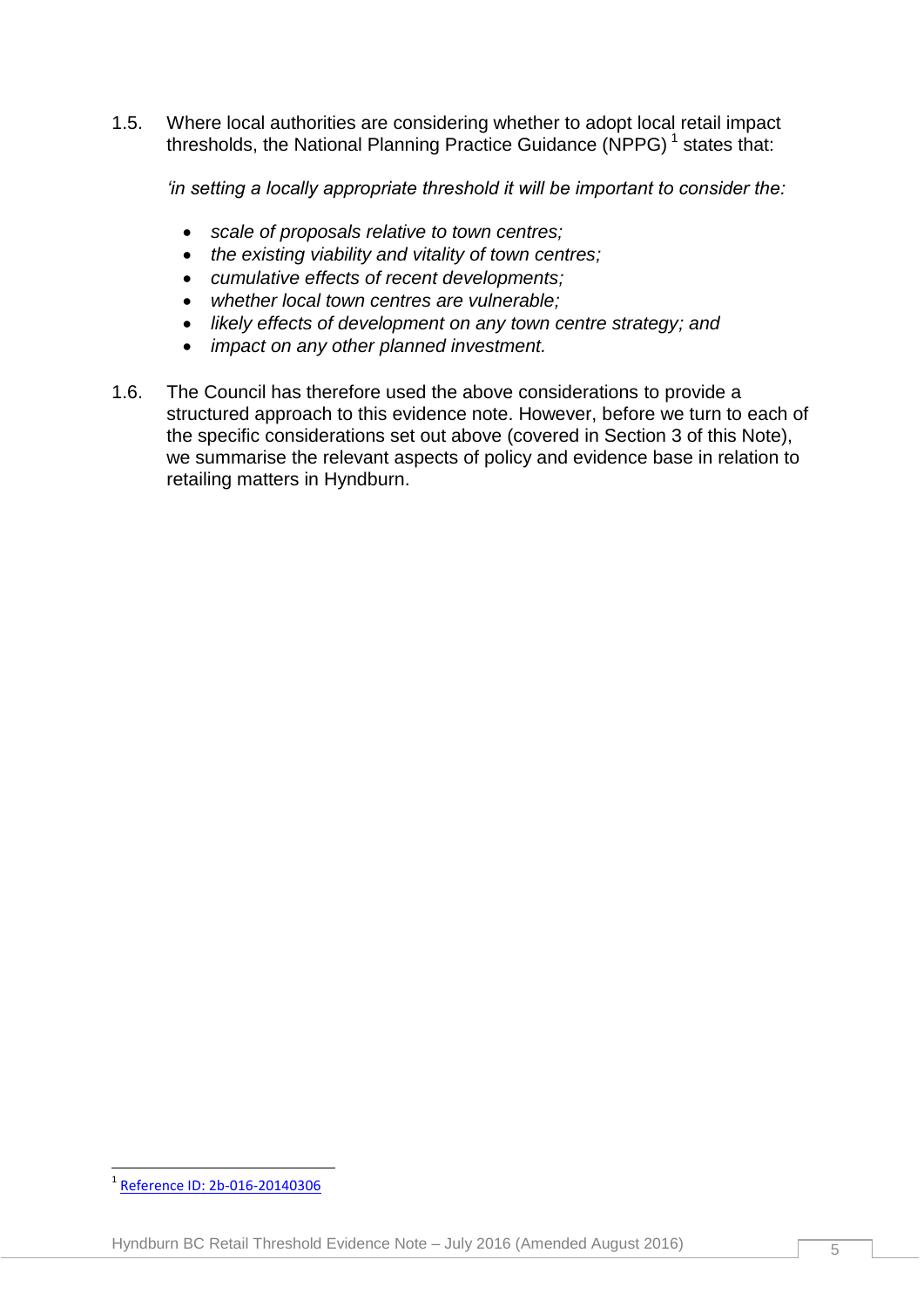# <span id="page-5-0"></span>**2. Relevant retail policy and evidence base**

# **Core Strategy Policies**

<span id="page-5-1"></span>2.1. The Core Strategy for Hyndburn was adopted in January 2012. Policies contained within the Core Strategy set out the strategic retail policy matters for the Borough. Specifically there are five policies within the Core Strategy directly relevant to retailing and town centres. These are discussed briefly in turn below.

#### **Policy BD1: The Balanced Development Strategy**

2.2. Policy BD1 establishes the general growth and development principles for Hyndburn. In relation to retailing and town centres it states that:

> '*Accrington Town Centre will be the principal centre and will provide for the Borough's key services, retail and town centre needs. Great Harwood will develop as a historic market town where new retail and town centre uses will be supported in the Town Centre provided it is at an appropriate scale. Rishton Town Centre will be strengthened and enhanced as a local centre to provide key services to the local community.'*

2.3. The Key Diagram linked to Policy BD1 confirms that the other district centres identified in the Borough include Oswaldtwistle and Clayton-le-Moors

#### **Policy A2: Accrington Town Centre**

2.4. Policy A2 sets the more detailed strategy for the Borough's primary centre. It states that:

> '*Accrington Town Centre will consolidate and develop as the principal centre and historic market town, providing for the Borough's key services and comparison food retailing needs. Independent retailers will provide for specialist/leisure shopping needs for the Borough.*

*New comparison and convenience (including food) retailing will be focused in Accrington Town Centre. Existing and future day to day shopping needs will be met in town, township and neighbourhood centres and, at an appropriate scale, in sustainable locations where there are identified deficiencies.'*

2.5. Further policy guidance for Accrington is provided through the Accrington Area Action Plan (AAAP), see below

#### **Policy A3: Development of Local Centres in Accrington**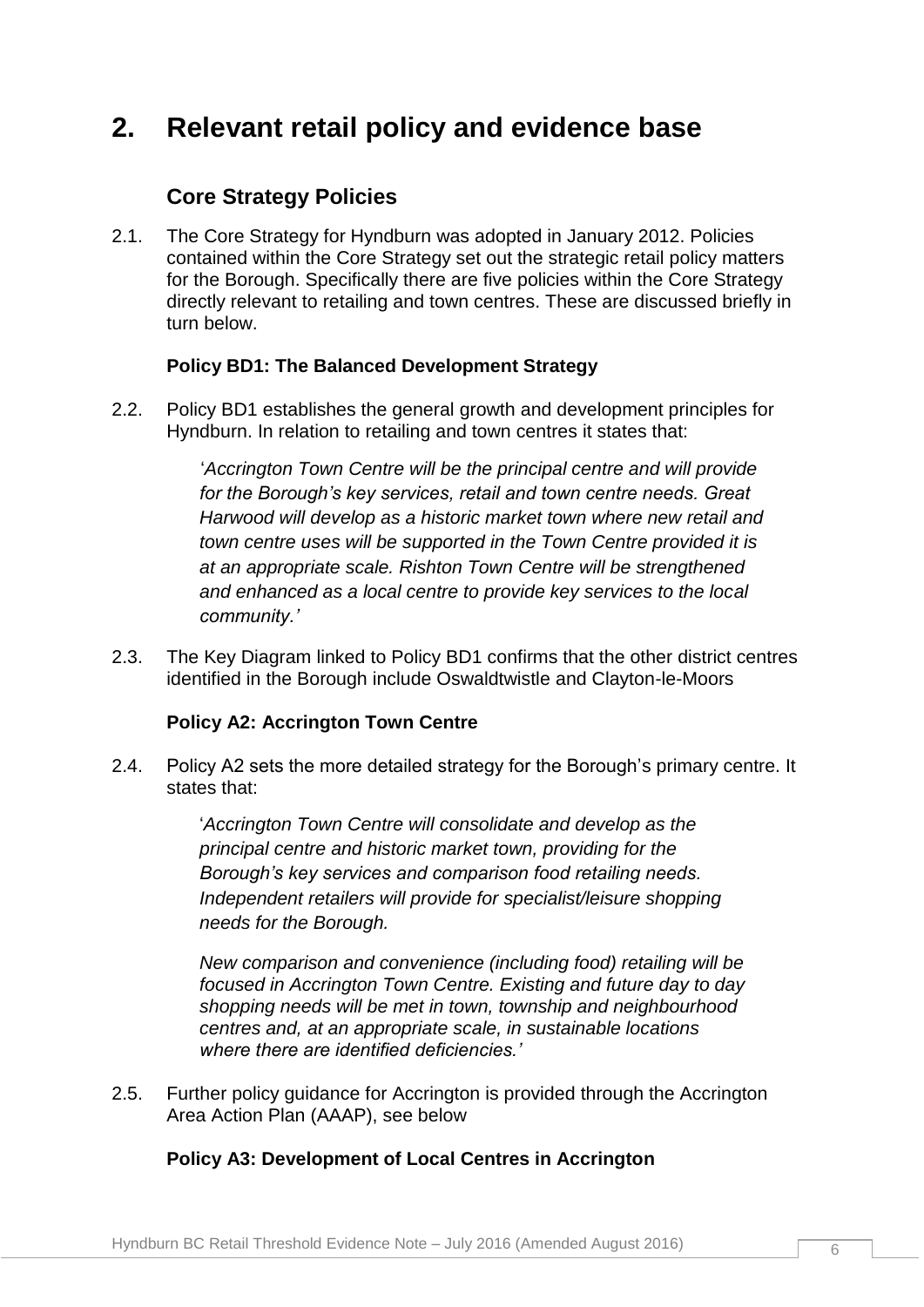2.6. Policy A3 clarifies the policy objective for the smaller centres of Clayton-le-Moors and Oswaldtwistle. It states that:

> *'The centres of Clayton-le-Moors and Oswaldtwistle will be developed for a range of facilities to support their local communities.'*

#### **Policy GH2: Great Harwood Town Centre**

2.7. Policy GH2 sets the more detail strategy for the Borough's second centre. It states that:

> *'Great Harwood Town Centre will develop as a historic market town providing key local services and specialist/leisure shopping facilities for the northern part of the Borough. The historic character and identity of the Town Centre will be protected and enhanced.*

> *New, small scale, retailing will be permitted within the Town Centre and existing and future day to day shopping needs will be met provided it is at an appropriate scale, in sustainable locations where there are identified deficiencies.'*

#### **Policy R2: Rishton Local Centre**

2.8. Policy R2 sets the more detailed strategy for Rishton. It states that:

*'The character and identity of Rishton will be supported by strengthening and improving the quality of the street scene in Rishton centre. The centre will be strengthened and enhanced as a local centre to provide key services to the local community.'*

# **Accrington Area Action Plan Policies**

<span id="page-6-0"></span>2.9. The Accrington Area Action Plan (AAP) was adopted at the same time as the Core Strategy in January 2012. Policies contained within the Accrington AAP set out the detailed town centre strategy for Accrington and detailed policy matters covering all aspects of town centre policy. In total there are 31 policies within the Accrington AAP which directly or indirectly relate to town centre health and its future management. Specifically in relation to retail, the key policies are ATC1, ATC2 and ATC3. These are summarised briefly below.

#### **Policy ATC1: New and enhanced shopping facilities**

2.10. Policy ATC1 provides the policy framework for which proposals for new (or regenerated retail floorspace within the town centre will be assessed. It states that: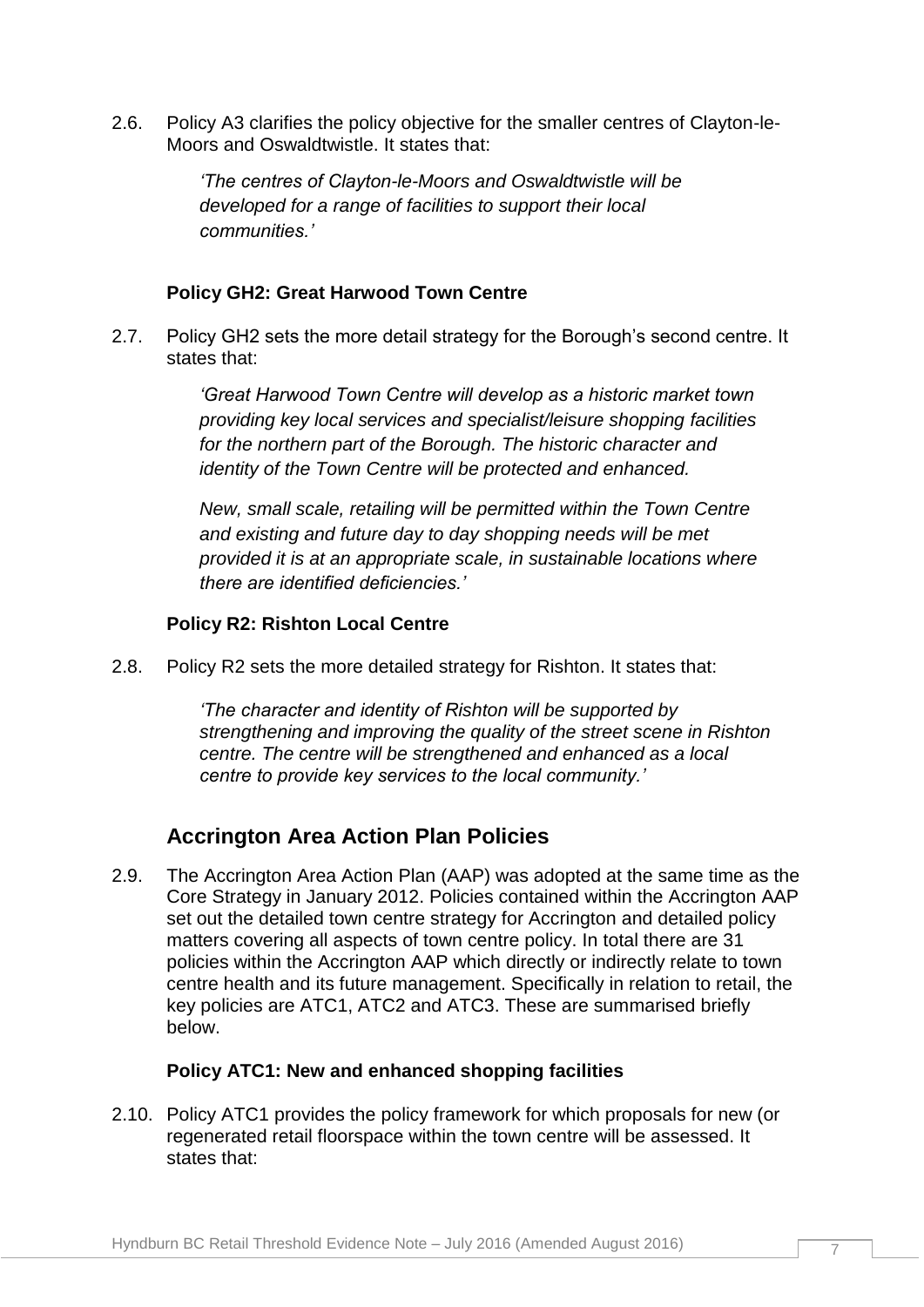*'The Council will work with private sector land and property owners and support the following subject to assessment criteria and guidance of PPS4:*

- *The provision of additional comparison retail floorspace in larger floor plates within the Primary Shopping Area of the town centre, specifically the Arndale and Broadway; (Proposal Sites 4, 23, 30 & 33)*
- *The provision of additional convenience retail in the town centre; (Proposal Sites 1a, 4 & 30)*
- *The enhancement of the retail offer/quality and improve the vitality and viability, meeting the needs of retailers and catchment area shoppers to maintain Accrington Town Centre's role and status as a key centre in Pennine Lancashire;*
- *The support for existing and future independent retailers;*
- *The retention of a mix of floor plates with the Primary Shopping Area and require a mix of floor plates within significant new retail development;*
- *The maintenance and enhancement of the character of shopping streets; and*
- *The creation of clearer pedestrian retail circuits*

#### **Policy ATC2: Shopping frontages and the use of floors above shops**

2.11. Policy ATC2 sets out the detailed criteria in relation to proposals along primary, secondary and other frontages. The policy is not replicated here due to its length and detail, however it should be read in conjunction with Appendix 3 of the Accrington AAP which sets out the location of the active shopping frontages within the town centre

#### **Policy ATC3: Markets and street stalls**

2.12. Policy ATC3 reasserts the Council's commitment to supporting and enhancing the market retail sector. The policy states that:

*'The Council will:*

- *Retain and enhance the Victorian Market Hall and associated Pavilions through its role in managing and licensing of the markets;*
- *Encourage the use of temporary well-designed and well sites market stalls to add diversity to the town centre.'*

# **Development Management DPD policies**

<span id="page-7-0"></span>2.13. The emerging Development Management (DM) DPD forms the next stage of the Hyndburn Local Plan to be adopted. The DM DPD sets the detailed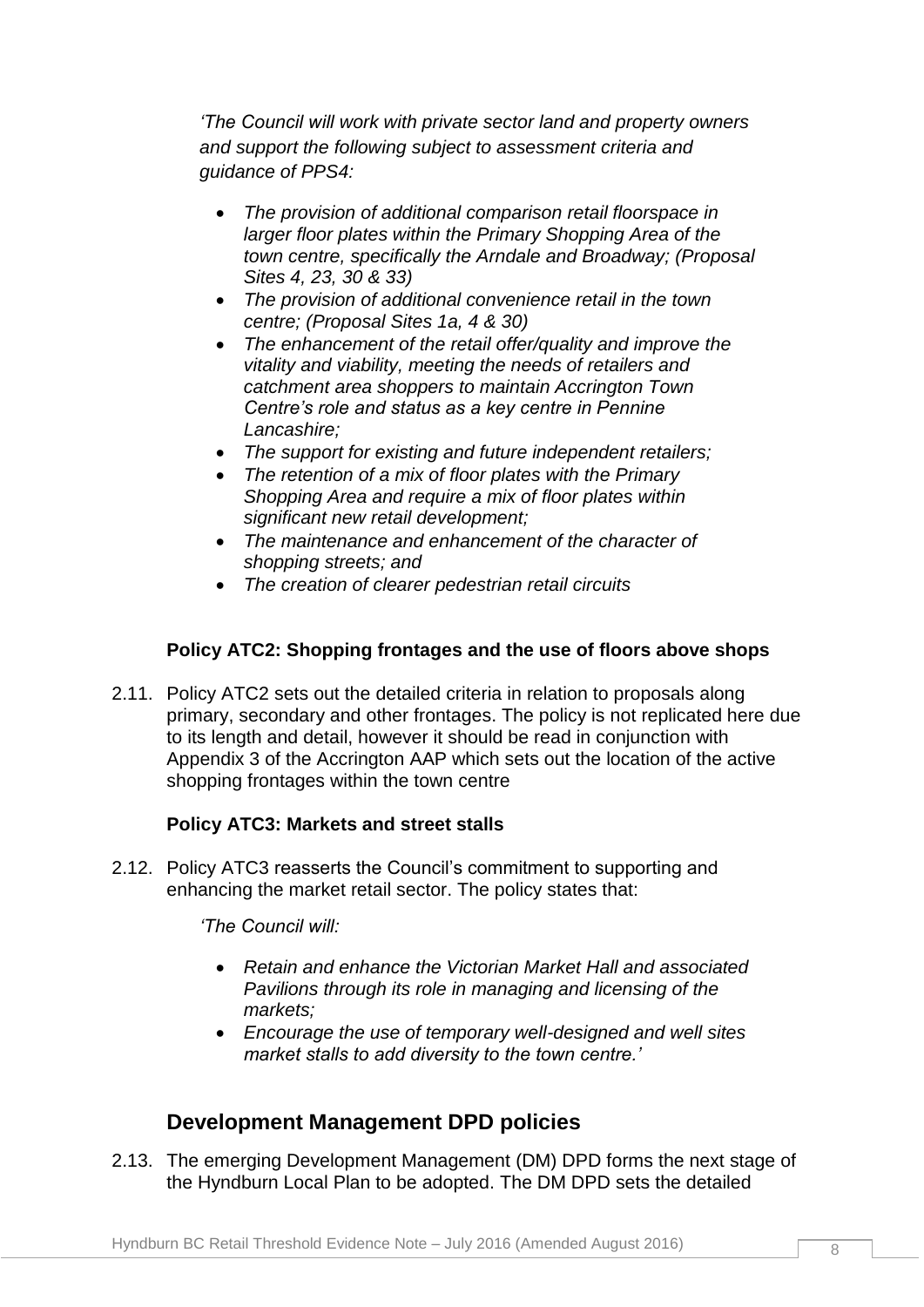policy framework that will be used for the determination of planning applications in Hyndburn.

- 2.14. The DM DPD has undergone various stages of consultation to date, the latest of which was a Consultation Draft in February/March 2016. Based on representations received during the consultation period, and the findings of the most recent evidence base documents (including the Retail Study and this note), the Council intend to produce the 'Publication' DM DPD ready for final consultation in September 2016, prior to Submission to the Secretary of State.
- 2.15. The Consultation Draft contains three key policies in relation to retail matters, DM3, DM4 and DM5. As the policies remain draft at this stage the specific wording is not included here, however the broad aim of each policy is set out below.

#### **Draft Policy DM3: Town Centre Development**

- 2.16. Policy DM3 is intended to provide the more detailed policy guidance to expand upon policies A3, GH2 and R2 of the Core Strategy. It provides the detailed criteria against which future in-centre and out-of-centre proposals for new retail are proposed to be assessed. This includes draft retail impact thresholds which, at the time, were based on a relatively simplistic assessment of existing town centre size and composition only (see Town Centre Surveys below).
- 2.17. At the time of publication of the Consultation Draft, this was the only up-todate evidence available to the Council on retailing matters. The recently published Hyndburn Retail Study and this evidence note will both now be key inputs into the update and revision of this policy prior to Publication of the DM DPD.

#### **Draft Policy DM4: Retail Frontages**

2.18. Policy DM4 provides proposed specific detailed guidance in relation to identified retail frontages, in particular for those centres other than Accrington (which is covered by its own frontage policy in the Accrington AAP: ATC2).

#### **Draft Policy DM5: Hot Food Takeaways**

2.19. Policy DM5 provides a proposed criteria-base policy framework for the restriction of new Hot Food Takeaways, including in certain locations of the borough.

# **Town Centre Surveys**

<span id="page-8-0"></span>2.20. In 2015 the Council undertook extensive surveys of the uses of all ground floor units within, and on the edge of, each of the five identified centres in Hyndburn (Accrington, Great Harwood, Rishton, Clayton-le-Moors and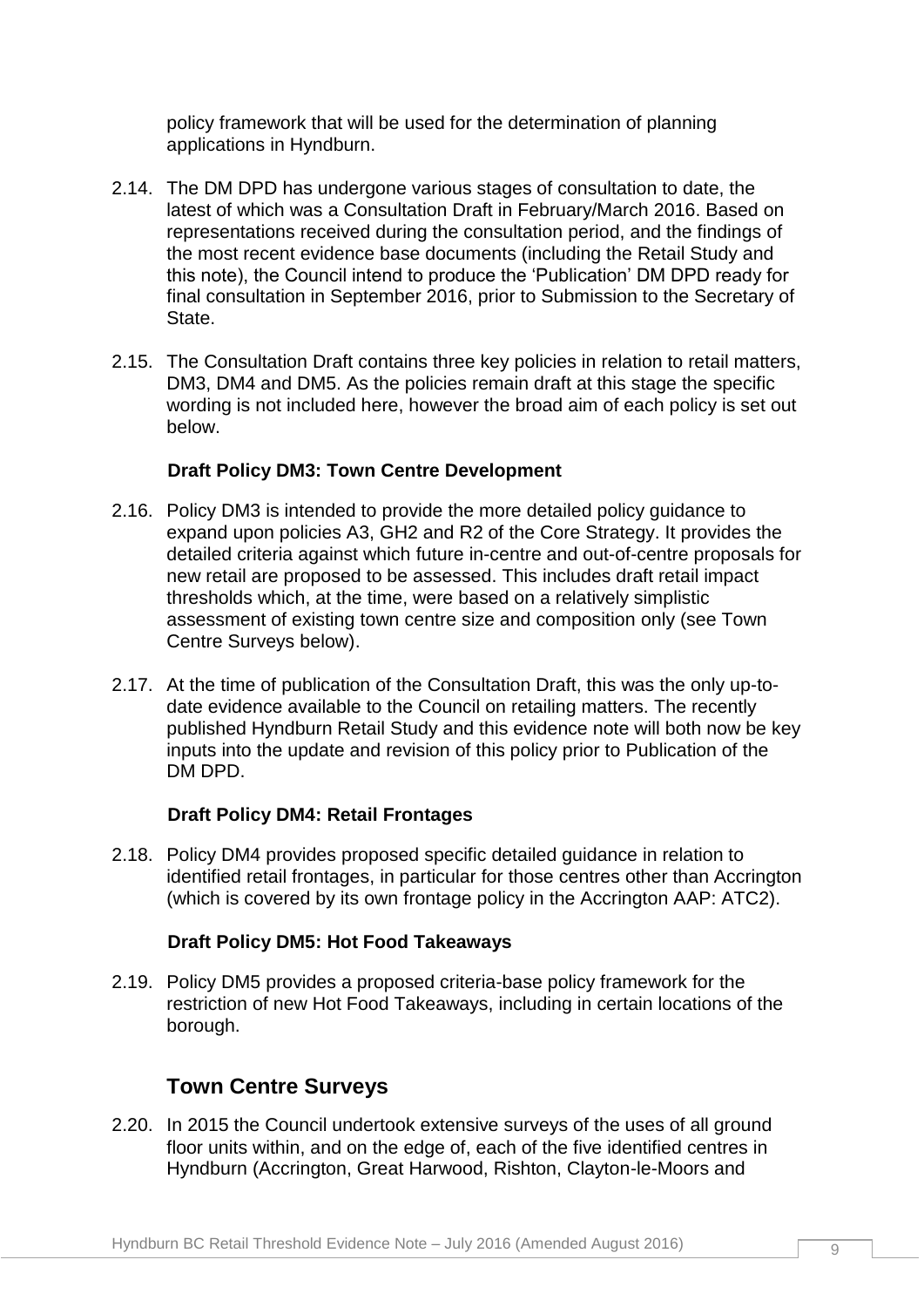Oswaldtwistle). Surveys focused on units that were within, or their previous use was for, a 'main town centre use' in line with the NPPF definition.

- 2.21. The surveys noted the occupant, the planning use class and more detailed category and code classifications to enable very detailed analysis and querying of the data to take place. The area (floorspace) of each unit was also recorded as the survey data was mapped on the Council's GIS system.
- 2.22. The 2015 surveys will act as a useful baseline of information on the size and composition of the town centres for future monitoring purposes. The surveys have also been used in the latest Retail Study prepared by Peter Brett Associates, discussed below.

# **Retail Study 2016**

- <span id="page-9-0"></span>2.23. In December 2015 the Council commissioned Peter Brett Associates to undertake a Retail Study for Hyndburn, to provide a robust evidence base for the preparation of the Hyndburn Local Plan (the emerging DM DPD and the forthcoming Site Allocations DPD). The Retail Study was published in June 2016 and provides:
	- A summary of national and local retail planning policy alongside an overview of national trends in retailing and retail development and their implications for Hyndburn;
	- Health checks and performance assessments of the five main centres;
	- An overview of current shopping patterns in the Borough, based on a new survey of 600 households, and the identification of existing market shares for defined centres and other destinations;
	- A quantitative assessment of retail floorspace requirements in both convenience and comparison goods sectors up to 2033, taking into account the latest population and expenditure data, and the effects of multi-channel retailing (e.g. online shopping); and
	- Policy recommendations in respect of potential threats to the future health of Hyndburn's defined centres.
- 2.24. The findings from the Retail Study are used and referenced as appropriate in Section 3 below.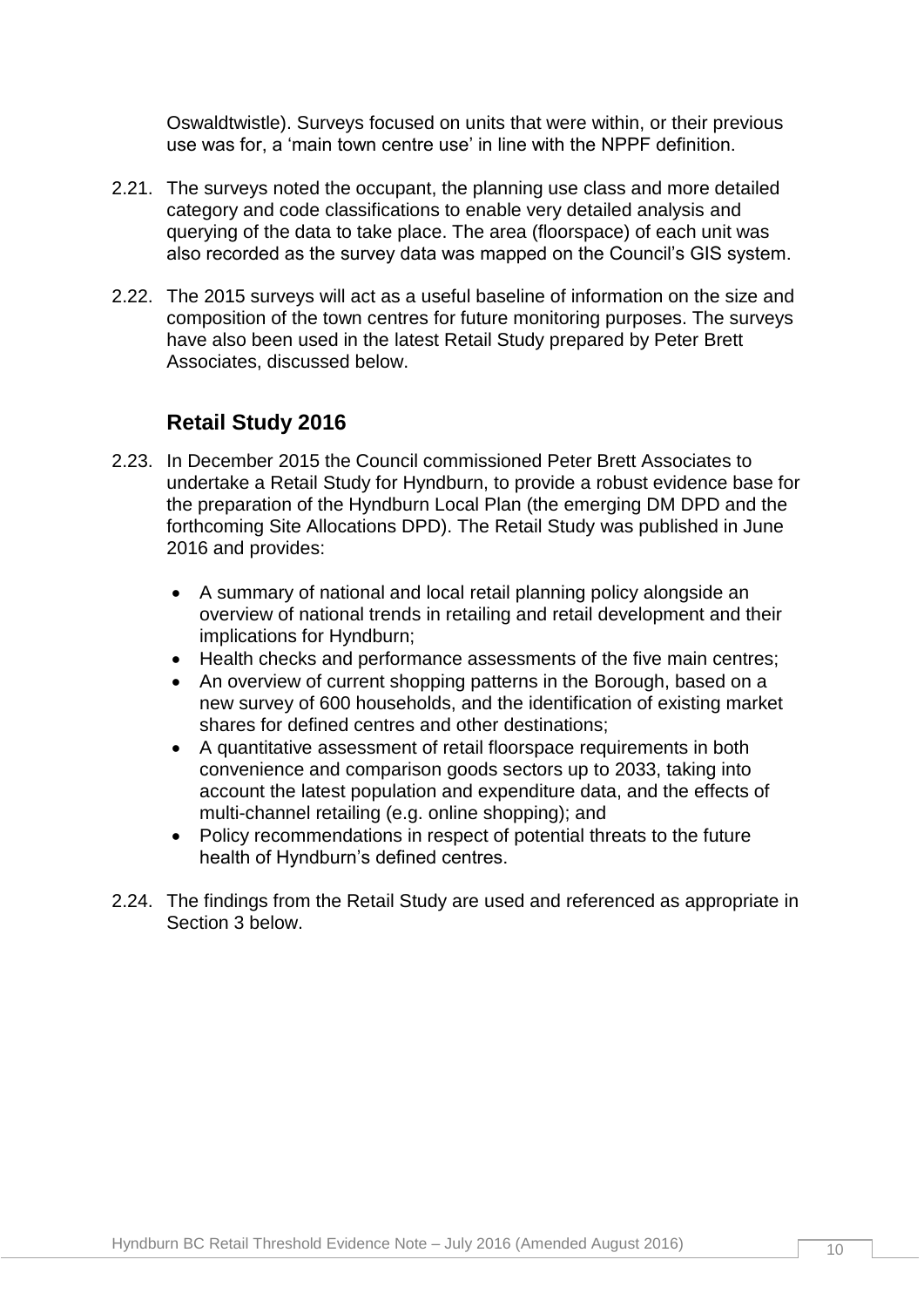# <span id="page-10-0"></span>**3. Local threshold considerations**

3.1. National Planning Practice Guidance clarifies that the national floorspace threshold above which retail impact assessments will be required is 2,500 square meters. It goes on to state important considerations in setting locally appropriate retail floorspace thresholds, and these are now considered in detail below.

# <span id="page-10-1"></span>**Scale of proposals relative to town centres**

#### **Floorspace as a whole**

**.** 

<span id="page-10-2"></span>3.2. The total gross retail floorspace by each centre, broken down by convenience and comparison goods retailing<sup>5</sup>, is set out in Table 3.1 below. These figures are taken from the comprehensive town centre surveys undertaken by Hyndburn Borough Council in 2015, and detailed in Section 2 of this note. The survey areas are based upon the full extent of the ground floor area of all units in 'main town centre use' within the boundary of each centre  $-$  the boundaries reflect those set out in the Council's Local Plan.

| <b>Centre</b>                  | Floorspace (sq.m)                       | <b>Total</b> |        |
|--------------------------------|-----------------------------------------|--------------|--------|
|                                | <b>Convenience</b><br><b>Comparison</b> |              |        |
| <b>Accrington</b>              | 2,710                                   | 20,479       | 23,189 |
| <b>Great Harwood</b>           | 460                                     | 2,464        | 2,924  |
| <b>Rishton</b>                 | 100                                     | 556          | 656    |
| <b>Oswaldtwistle</b>           | 1,920                                   | 1,998        | 3,918  |
| <b>Clayton-le-Moors</b><br>541 |                                         | 212          | 753    |

|  | Table 3.1 – Retail floorspace in centres (total gross) |  |  |  |
|--|--------------------------------------------------------|--|--|--|
|--|--------------------------------------------------------|--|--|--|

3.3. It is clear that Accrington is by far the largest retailing centre in the Borough, with a total of over 23,000sq.m retailing floorspace, the majority of this (almost 90%) being comparison goods retailing. Oswaldtwistle is the second largest centre with around 4,000sq.m of retailing floorspace within the designated centre (balanced evenly between convenience and comparison goods sectors). Great Harwood has around 3,000sq.m of retailing in total, the majority (around 85%) being comparison goods. The other two centres of Rishton and Clayton-le-moors are significantly smaller retailing centres, each having less than 1,000sqm of combined retail floorspace.

<sup>&</sup>lt;sup>5</sup> The definition of 'Convenience' goods includes products bought on a regular basis such as food and drink, tobacco, newspapers and periodicals and non-durable household goods. 'Comparison' goods include any other goods such as clothing, shoes, furniture, household appliances, books, games and toys etc. 6 As defined in Annex 2 of the NPPF

Hyndburn BC Retail Threshold Evidence Note – July 2016 (Amended August 2016)  $\sqrt{11}$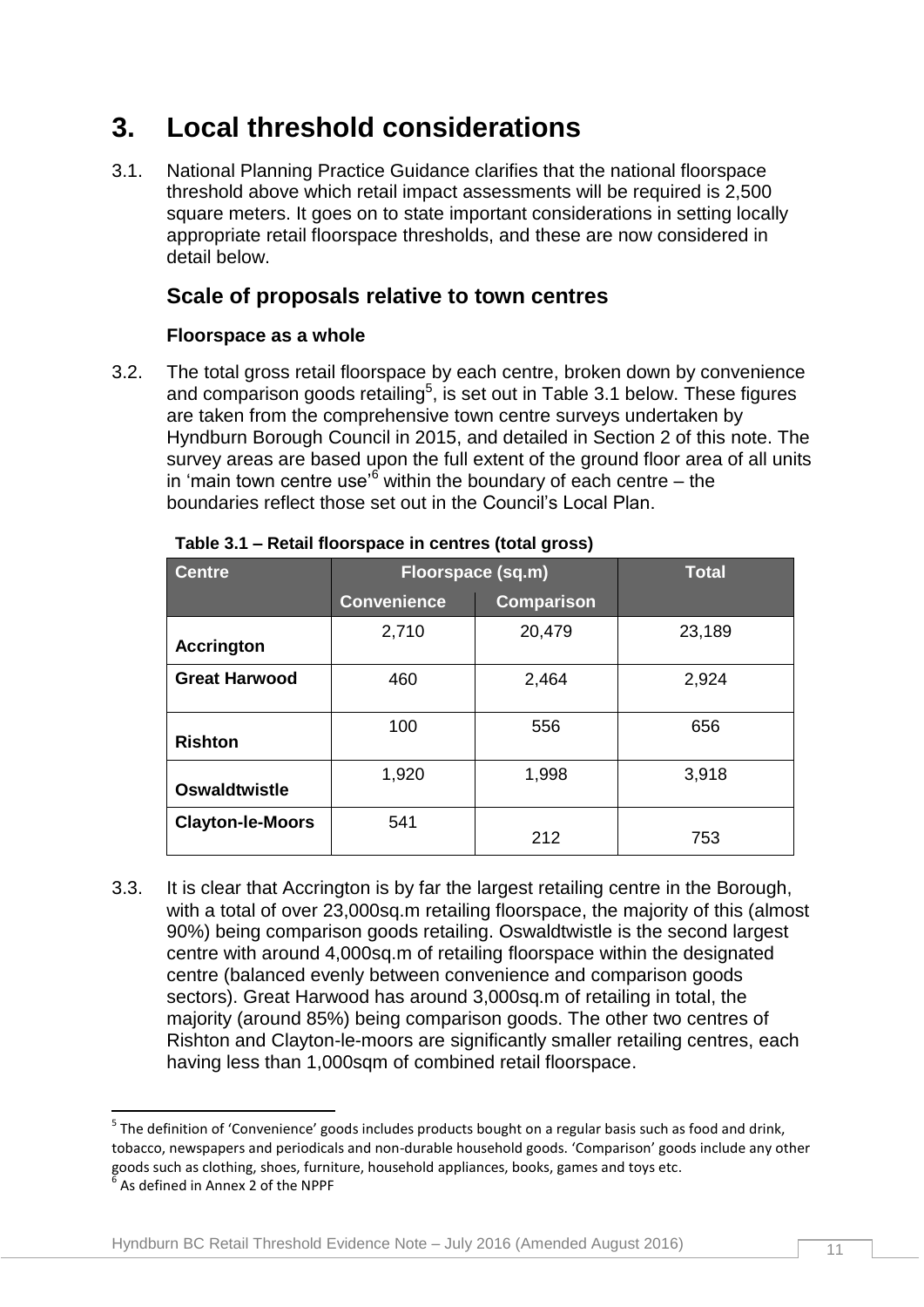- 3.4. The figures presented in Table 3.1 above reflect the total retail provision within the designated centres only. Some of the centres in Hyndburn have significant edge/out of centre retail provision which, when also taken into account, may reflect a different overall role of that centre. For example Great Harwood has a number of foodstores in edge/out of centre locations which, if taken into account, would likely demonstrate a higher overall retail provision in the town than Oswaldtwistle (though Oswaldtwistle itself has a large comparison retail destination in Oswaldtwistle Mills in an edge of centre location as well). The edge/out of centre retailing provision is discussed further below under the section 'Existing viability, vitality and vulnerability of town centres'.
- 3.5. Table 3.2 below shows the levels of retailing floorspace that equates to approximately 10% of the total floorspace for each sector, by each centre. The Council considers that a proportion of 10% of the total floorspace of a specific retail goods sector could be potentially 'large' in the context of each town or district centre. This will very much be dependent upon the specific local factors and characteristics of each centre, patterns of expenditure etc. It is however considered to be a potentially useful trigger point to consider in more detail any likely impacts through the development management process, due to the potential turnover of a proposal exceeding 10% of existing floorspace in a centre, and possible patterns of trade diversion that may occur.

| <b>Centre</b>           | Floorspace (sq.m)                       | <b>Total</b> |       |
|-------------------------|-----------------------------------------|--------------|-------|
|                         | <b>Convenience</b><br><b>Comparison</b> |              |       |
| <b>Accrington</b>       | 270                                     | 2,050        | 2,320 |
| <b>Great Harwood</b>    | 50                                      | 250          | 300   |
| <b>Rishton</b>          | 10                                      | 60           | 70    |
| <b>Oswaldtwistle</b>    | 190                                     | 200          | 390   |
| <b>Clayton-le-Moors</b> | 50                                      | 20           | 70    |

| Table 3.2 – Retail floorspace in centres (10% of total gross) |  |
|---------------------------------------------------------------|--|
|---------------------------------------------------------------|--|

- 3.6. Therefore within the context of the floorspace figures presented in Table 3.2 above, the Council's view is that a convenience retail scheme of around 300 sq.m gross or more for Accrington would be considered 'large' (in terms of existing provision in the town); for Oswaldtwistle a scheme of 200 sq.m gross or more would be considered 'large'; for all other centres proposals of only 50 sq.m (due to the very low provision in those centres at present) would be considered 'large'.
- 3.7. Due to the more prevalent nature of comparison goods retailing in most centres, the thresholds for comparison retailing proposals considered 'large' are generally higher. For Accrington, proposals of around 2,000 sq.m gross and above would be considered 'large; in Great Harwood proposals of 250 sq.m gross or more; Oswaldtwistle 200 sq.m gross or more; and the remaining centres of Rishton and Clayton-le-Moors around 50 sq.m gross or more.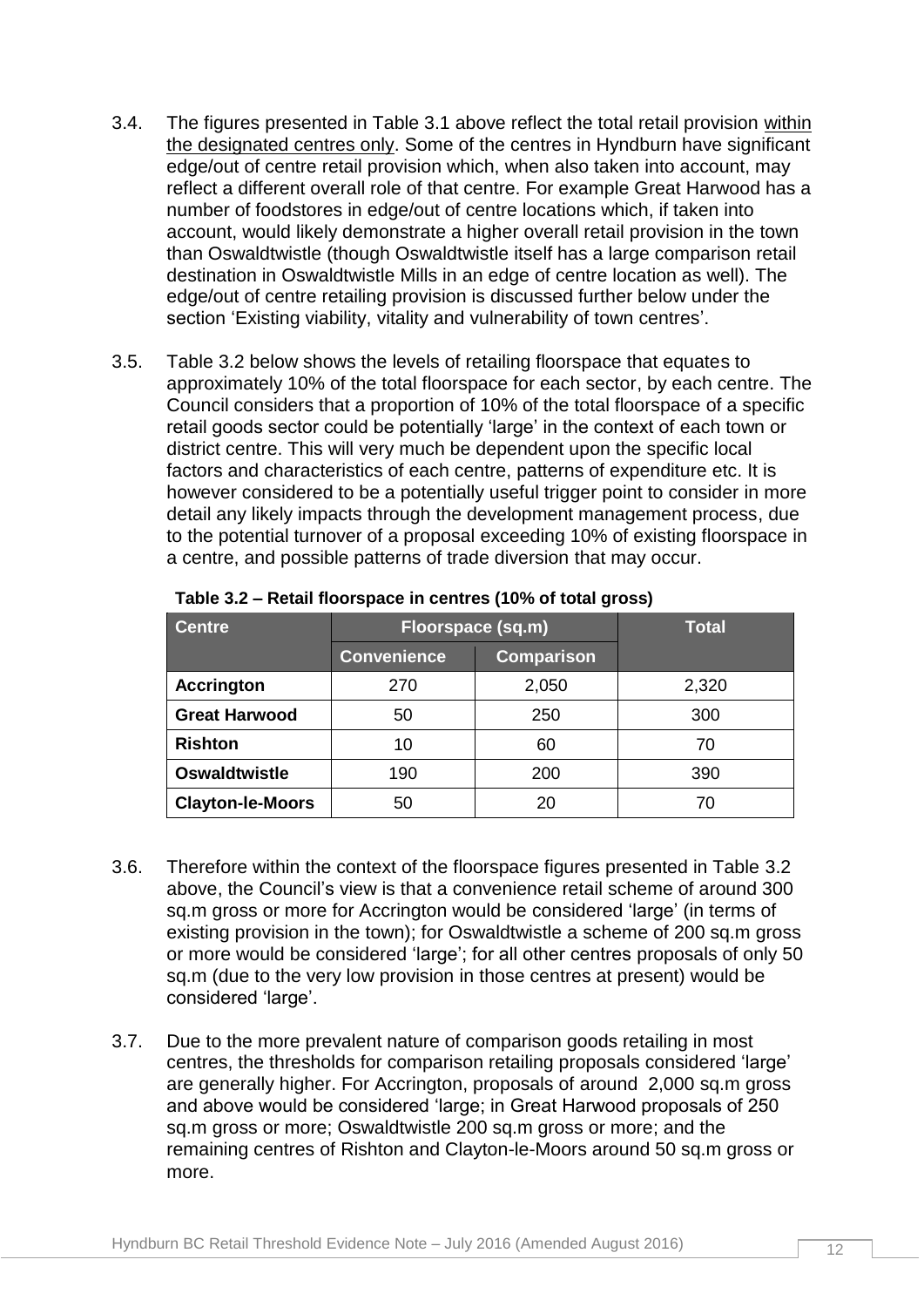#### **Typical unit sizes**

- <span id="page-12-0"></span>3.8. The breakdown of unit size by each centre is set out in Table 3.3 below. These have not been split into convenience and comparison units due to the small number of units in the smaller centres. The data in general highlights that the stock of retail property in Hyndburn is very much dominated by smaller units with no in-centre units of over 2,500 sq.m evident in any of the designated centres.
- 3.9. As would be expected Accrington has the largest unit sizes with a total of 22 units (equivalent to 4% of the total) of 500 sq.m or over, 8 of which are over 1,000 sq.m, reflecting its role as the primary shopping centre in the Borough. Only Great Harwood and Oswaldtwistle otherwise have units of over 500 sq.m, each centre only having 2 units each (equivalent to approximately 2% of the total units), one of  $500-750$  sq.m and one of  $750-1.000$  sq.m.

| <b>Centre</b>           | Gross floorspace (sq.m)        |              |                         |            |            |              |             |       |
|-------------------------|--------------------------------|--------------|-------------------------|------------|------------|--------------|-------------|-------|
|                         | င္တ<br>$\overline{\mathbf{V}}$ | 50-100       | 100-250                 | 250-500    | 500-750    | 750-1,000    | 1,000-2,500 | Total |
| <b>Accrington</b>       | 133<br>(26%)                   | 189<br>(36%) | 138<br>(27%)            | 36<br>(7%) | 10<br>(2%) | 4<br>(1%)    | 8<br>(1%)   | 518   |
| <b>Great Harwood</b>    | 34<br>(27%)                    | 57<br>(46%)  | 27<br>(22%)             | 5<br>(4% ) | 1<br>(1%)  | 1<br>$(1\%)$ |             | 125   |
| <b>Rishton</b>          | 8<br>(23%)                     | 17<br>(49%)  | 8<br>(23%)              | 2<br>(6%)  |            |              |             | 35    |
| <b>Oswaldtwistle</b>    | 5<br>(4% )                     | 81<br>(70%)  | 25<br>(22%)             | 3<br>(3%)  | 1<br>(1%)  | 1<br>(1%)    |             | 116   |
| <b>Clayton-le-Moors</b> | 9<br>(35%)                     | 6<br>(23%)   | $\overline{7}$<br>(27%) | 4<br>(15%) |            |              |             | 26    |

**Table 3.3 – Gross retail unit size by centre (number and % of units)**

3.10. Based upon the sizes of existing units outlined above, the Council considers that the following scale of proposals should be considered 'large' in the context of unit sizes. As with the figures set out in Table 3.2, these are simply intended to act as a guide as to a potentially useful trigger point to consider in more details any likely impacts through the development management process. We use these in conjunction with other factors presented later on in this advice note to make final recommendations on suitable impact thresholds.

**Table 3.4 – Assessment of 'large' unit size by centre (gross)**

| <b>Centre</b>        | Floorspace (sq.m) |
|----------------------|-------------------|
| <b>Accrington</b>    | 750               |
| <b>Great Harwood</b> | 500               |
| <b>Rishton</b>       | 250               |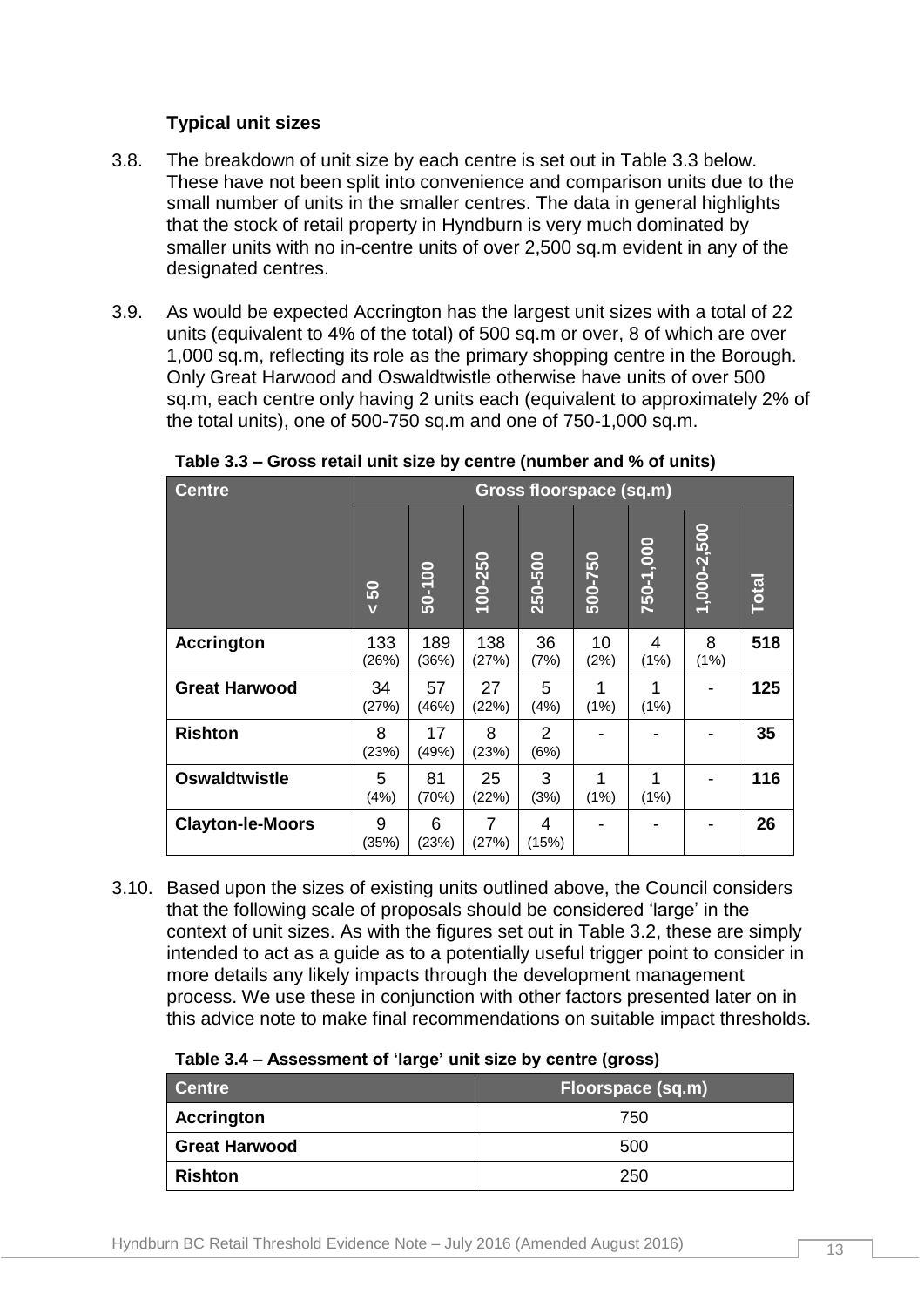| <b>Oswaldtwistle</b>    | 500 |
|-------------------------|-----|
| <b>Clayton-le-Moors</b> | 250 |

## **Existing viability, vitality and vulnerability of town centres**

- <span id="page-13-0"></span>3.11. The Hyndburn Retail Study (completed in June 2016) provided an up to date, comprehensive health check assessment of the five town and district centres in Hyndburn. The health checks considered a wide range of indicators and a summary of the key findings for each centre are set out below
- 3.12. **Accrington** '*In summary, Accrington is the principal town centre within Hyndburn and benefits from good accessibility and some attractive historic assets. However, it is evident that the town centre is struggling on a number of indicators of vitality and viability. Its vacancy rate is significantly higher than the UK national average and the proportion of comparison retail outlets is also well below the national average. Representation from national operators is limited and has been further undermined by the loss of the anchor Marks & Spencer store at Broadway. We also note that whilst service sector uses account for a high proportion of commercial premises within the town centre, the important food and drink sector is significantly under-represented, and those outlets that are present cater for the lower end of the market*' (paragraph 3.28).
- 3.13. **Great Harwood** '*Great Harwood Town Centre provides a good convenience retail offer (when well-connected edge-of-centre provision is also taken into account) and a reasonable range of services. However, its comparison retail offer is limited and the town centre suffers from above average levels of vacant property. The town centre is generally accessible and safe but would benefit from new investment in the building stock*' (paragraph 3.41)
- 3.14. **Rishton** '*Rishton is a small town centre that seeks to serve the day-to-day shopping needs of its immediate residential catchment. The town centre has an adequate provision of small, independent convenience retailers and vacancy levels are relatively low. There is also a reasonable provision of local services. However, the comparison retail offer of the town centre is limited, there are no banks or building societies, and the environmental quality of the town centre is poor*' (paragraph 3.50)
- 3.15. **Clayton-le-Moors** '*Overall, we consider the district centre at Clayton-le-Moors to be performing reasonably well, although, in our view, it size and role are more akin to that of a local or neighbourhood centre than a district centre. The centre has a comparatively low vacancy rate and provides an adequate, if limited, range of day-to-day shops and services. The centre is well maintained but may benefit from measures to increase its visibility from Whalley Road*' (paragraph 3.54)
- 3.16. **Oswaldtwistle** '*Overall, Oswaldtwistle is an accessible centre which has a good convenience retail and service offer. However, the centre suffers from its elongated layout which disperses retail activity and footfall. The centre would*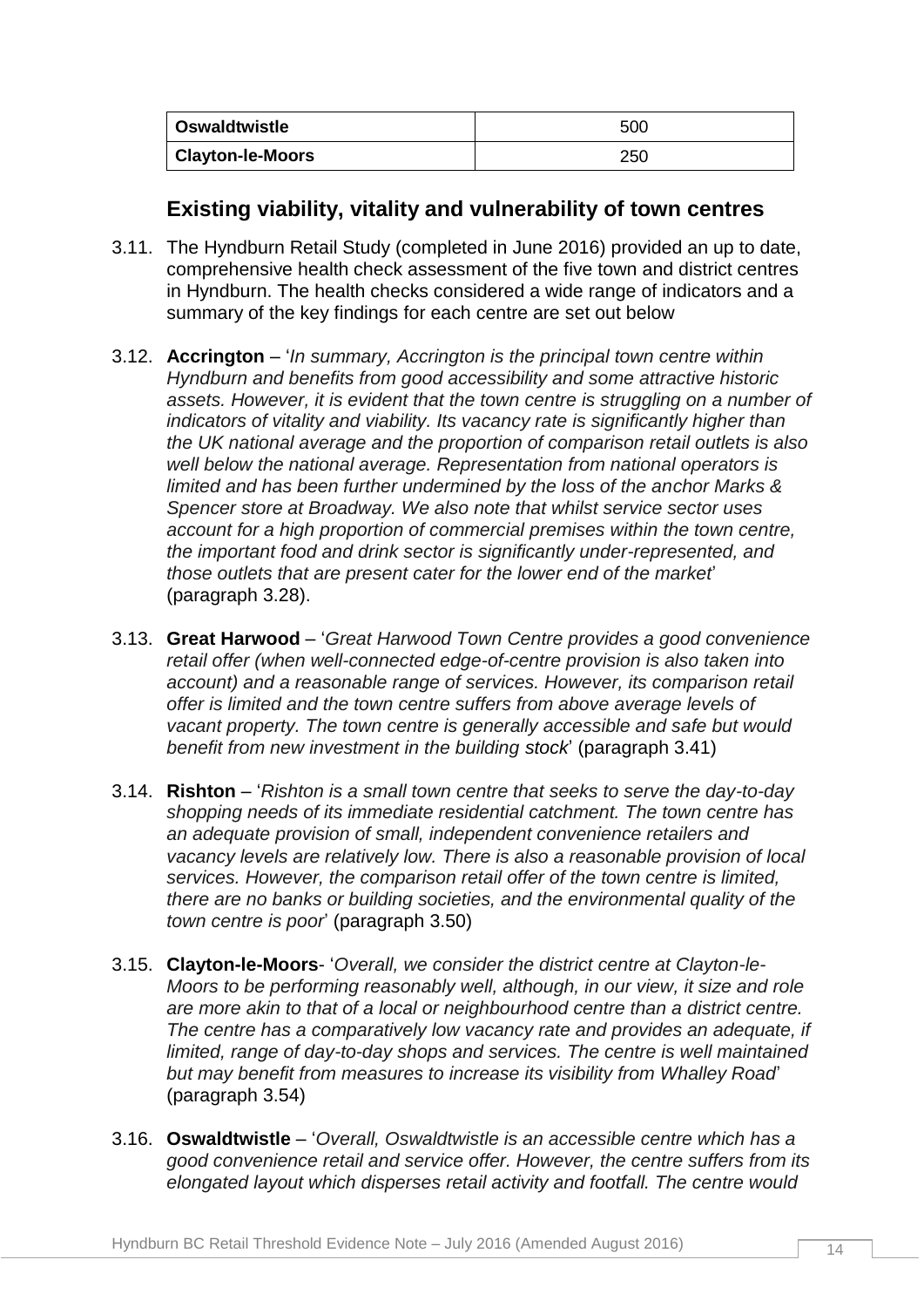*also benefit from some investment in the building stock and improvements to both the quantity and quality of the comparison retail offer*' (paragraph 3.62).

3.17. On the basis of the health check summaries above, and the more detailed analyses presented in the 2016 Retail Study (including consideration of the existing quantum and proportion of 'in-centre', 'edge-of-centre' and 'out-ofcentre' retailing), an assessment of the specific vulnerability of each centre from further edge or out of centre retail development is set out in Table 3.5 below. We take these conclusions into account in the final recommendations on appropriate floorspace thresholds set out in Section 4.

| <b>Centre</b>           | <b>Convenience</b> | <b>Comparison</b> |
|-------------------------|--------------------|-------------------|
| <b>Accrington</b>       | High               | High              |
| <b>Great Harwood</b>    | High               | High              |
| <b>Rishton</b>          | Low                | High              |
| <b>Oswaldtwistle</b>    | Low                | Low               |
| <b>Clayton-le-Moors</b> | <b>LOW</b>         | Low               |

**Table 3.5 – Potential 'vulnerability' to new edge/out-of-centre development**

## **Cumulative effects of recent developments**

<span id="page-14-0"></span>3.18. The Council monitors planning permissions and completions on an annual basis and this data is useful when considering whether to set local floorspace thresholds as it provides an indication of the general scale and trends of recent retail activity in the Borough. Monitoring data is currently available going back to 1<sup>st</sup> April 2010. Table 3.6 below summarises applications for retail that have been permitted over a 5-year period between April 2010 and March 2015.

|                             | <b>Count of planning applications</b> |                    |                   |                       |              |  |  |
|-----------------------------|---------------------------------------|--------------------|-------------------|-----------------------|--------------|--|--|
| <b>Location</b>             | In<br><b>Centre</b>                   | Edge-of-<br>centre | Out-of-<br>centre | Out of<br><b>Town</b> | <b>Total</b> |  |  |
| <b>Town/District Centre</b> |                                       |                    |                   |                       |              |  |  |
| <b>Accrington</b>           | 6                                     | 5                  | 6                 |                       | 17           |  |  |
| <b>Great Harwood</b>        | 1                                     |                    | 2                 |                       | 4            |  |  |
| <b>Rishton</b>              | 2                                     | 3                  | -                 |                       | 5            |  |  |
| <b>Oswaldtwistle</b>        |                                       | $\overline{2}$     | 1                 |                       | 4            |  |  |
| <b>Clayton-le-Moors</b>     |                                       |                    | 2                 |                       | $\mathbf{2}$ |  |  |
| <b>Other</b>                |                                       |                    |                   |                       |              |  |  |
| <b>Peel Centre</b>          | -                                     | -                  | 4                 |                       | 4            |  |  |
| <b>Other</b>                |                                       | ۰                  | 1                 | 1                     | 2            |  |  |

**Table 3.6 – Location of retail permissions granted in Hyndburn between 2010-2015 (Count)**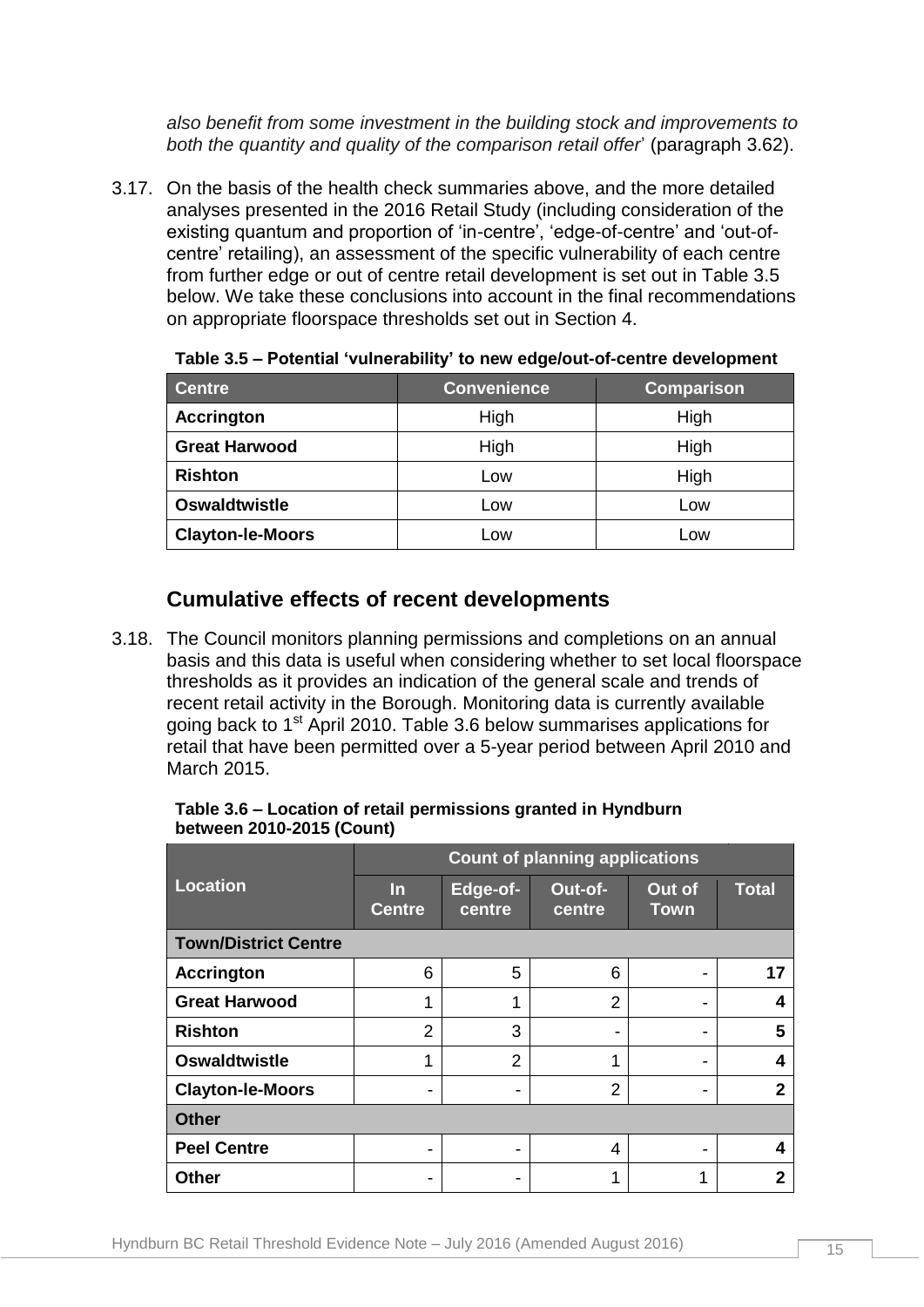| <b>Total</b> | 10 I | 46                                                   | 38 <sup>1</sup> |
|--------------|------|------------------------------------------------------|-----------------|
|              |      | $(26.3\%)$ $(28.9\%)$ $(42.1\%)$ $(2.6\%)$ $(100\%)$ |                 |

- 3.19. As demonstrated above, over the last 5 years the location of new retail planning permissions granted have been fairly evenly spread (in terms of the sequential test) across 'in-centre' and 'edge-of-centre' locations across the Borough as a whole and across individual centres. In total 26% of permissions have been located 'in-centre'. 'Out-of-centre' locations form the largest proportion of permissions at 42%. A total of 16 'out of centre' retail permissions have been granted, a quarter of which have been at the Peel Centre (Whitebirk). Only 1 out of town permission has been granted over this period<sup>7</sup>.
- 3.20. However, Table 3.7 provides the breakdown of recent planning permissions granted by floorspace and demonstrates a rather different picture of distribution. Only 8% of the total floorspace granted permission between 2010 and 2015 has been located 'in-centre', with 53% being located in 'out-ofcentre' locations.

|                             | Floorspace (sq. m)         |                    |                   |                          |                     |  |  |
|-----------------------------|----------------------------|--------------------|-------------------|--------------------------|---------------------|--|--|
| <b>Location</b>             | <u>In</u><br><b>Centre</b> | Edge-of-<br>centre | Out-of-<br>centre | Out of<br><b>Town</b>    | <b>Total</b>        |  |  |
| <b>Town/District Centre</b> |                            |                    |                   |                          |                     |  |  |
| <b>Accrington</b>           | 811                        | 2,335              | 356               | -                        | 3,502               |  |  |
| <b>Great Harwood</b>        | 54                         | 40                 | 165               |                          | 259                 |  |  |
| <b>Rishton</b>              | 115                        | 460                |                   | $\overline{\phantom{a}}$ | 575                 |  |  |
| <b>Oswaldtwistle</b>        | 100                        | 1,728              | 160               | -                        | 1,988               |  |  |
| <b>Clayton-le-Moors</b>     | $\blacksquare$             |                    | 2,098             | -                        | 2,098               |  |  |
| <b>Other</b>                |                            |                    |                   |                          |                     |  |  |
| <b>Peel Centre</b>          | $\overline{\phantom{a}}$   |                    | 3,724             | -                        | 3,724               |  |  |
| <b>Other</b>                |                            |                    | 321               | 350                      | 671                 |  |  |
| <b>Total</b>                | 1,080<br>$(8.4\%)$         | 4,563<br>(35.6%)   | 6,824<br>(53.2%)  | 350<br>(2.7%             | 12,817<br>$(100\%)$ |  |  |

#### **Table 3.7 – Location of retail permissions granted in Hyndburn between 2010-2015 (Floorspace)**

- 3.21. Although the total number of retail permissions granted in Hyndburn is relatively low (averaging less than 8 per year) the general pressure for out-ofcentre retail proposals over the last five years is evidently greater than has been the pressure for new in-centre or edge-of-centre retailing.
- 3.22. On this basis, and to help support the future vitality and viability of the Borough's centres from cumulative negative effects, it is clearly going to be

**.** 

 $7$  located at Moorland Works, Willows Lane, Accrington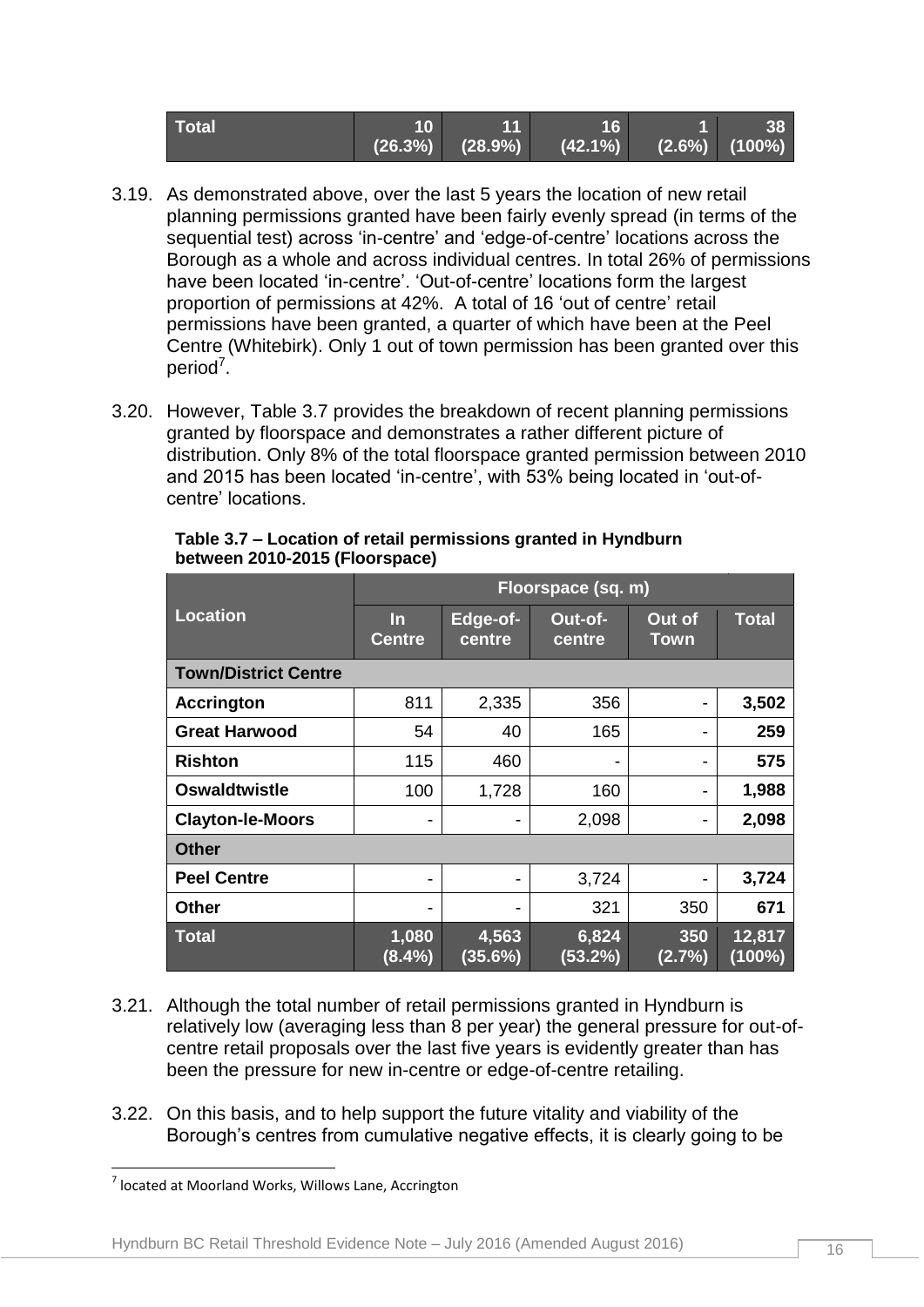necessary to carefully consider the impact of further such developments over time. The latest health checks of the Borough's centres highlight any particular vulnerabilities and are discussed in the previous section.

3.23. The average size of proposals based on the last 5 years of permissions equate to 108 sq.m in-centre, 415 sq.m edge of centre, 253 sq.m out of centre, and 733 sq.m out of town. There is not sufficient data to warrant individual conclusions by centre, however the analysis above leads the Council to conclude that a local floorspace threshold of around 500 sq.m would be sufficient to 'capture' the more significant edge or out-of-centre proposals based on the previous 5 years of permissions. This should ensure that potential solus and cumulative impacts on centres are considered in the context of the evidence on recent developments presented above.

## <span id="page-16-0"></span>**Likely effects of further development on any town centre strategy / planned investment**

- 3.24. Earlier in this evidence note we discussed key qualitative issues that were highlighted in the recently published Hyndburn Retail Study, in particular in terms of the vitality and viability of centres. In this final section we review the quantitative findings of the Retail Study which allows some broad conclusions to be reached on the likely effects of further development across the Borough. We also look at any town centre strategies and planned in-centre investment.
- 3.25. In respect of convenience goods retailing, assuming the retention of existing market share of expenditure (which is identified as being very high at over 81% within the Hyndburn Study Area), the Retail Study concludes that there is in fact no requirement for new floorspace under the baseline population scenario, and only very modest requirements under the higher population growth scenario. Commitments already granted consent substantially absorbs these modest requirements leaving no further quantitative requirement over the plan period. As such a very conservative approach to whether an impact assessment is required for future retail proposals would seem to be a pragmatic approach (as in effect the study is demonstrating 'saturation' of local expenditure already).
- 3.26. In terms of comparison goods retailing, the Retail Study (which again assumes the retention of existing market share which is very low at 33%) concludes no requirement for new floorspace up to 2018. However a positive floorspace requirement is identified between 2018 and 2033, equating to around 4,000 sq.m sales area floorspace (around 5,800 sq.m gross) in total by 2033. Although a requirement is identified, it is fairly limited. As such proposals for new floorspace suggests that there is the potential for unacceptable adverse impacts on the more vulnerable centres in particular, from further edge or out-of-town retailing. A relatively conservative approach to impact assessment for future comparison retailing is also therefore considered a pragmatic way forward, and is factored into our 'balanced assessment' set out in Section 4 below.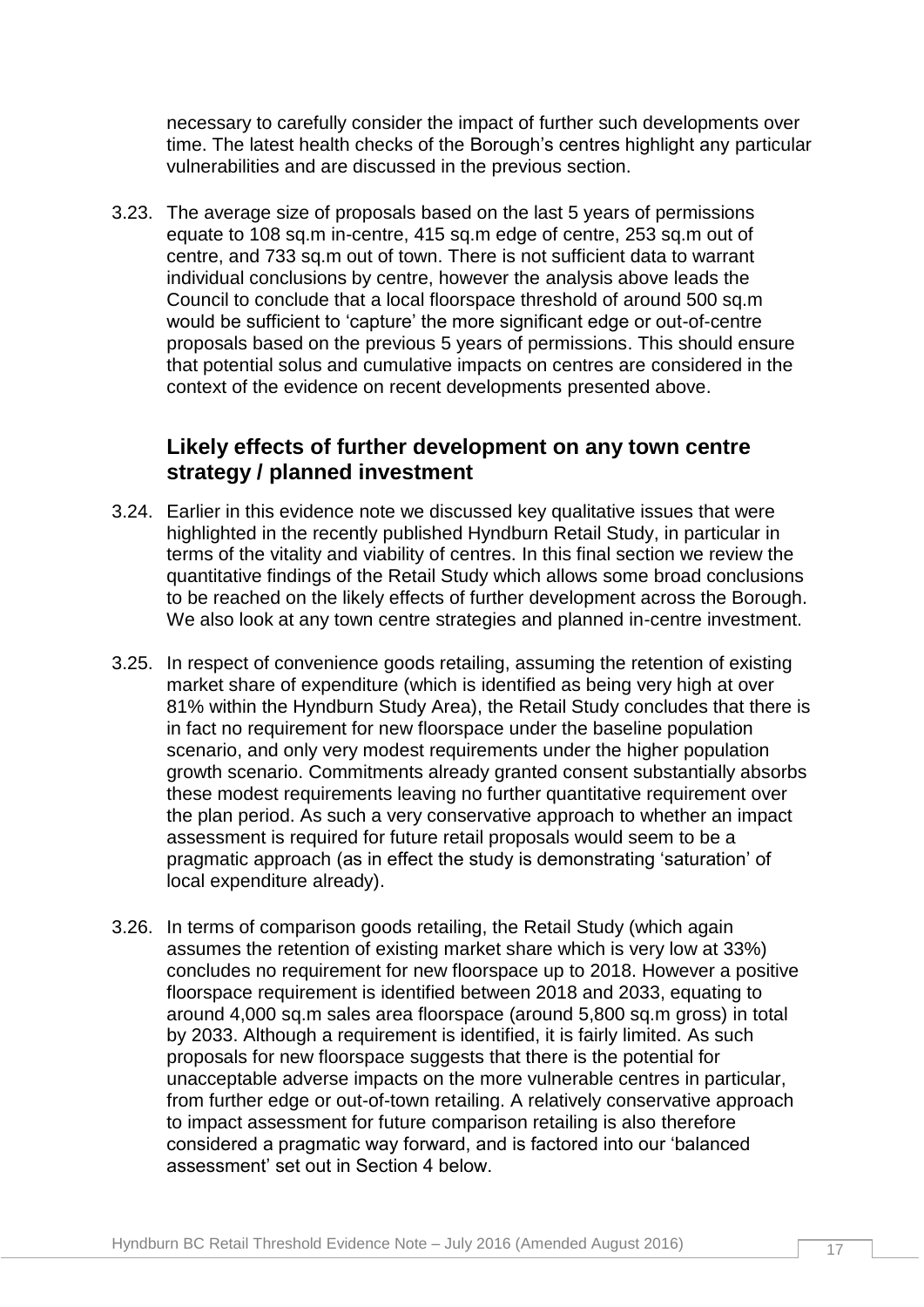- 3.27. In terms of planned investment, as stated in paragraph 3.23 of the Hyndburn Retail Study, for Accrington '*the Council has recently secured funding from the Heritage Lottery's Townscape Heritage Initiative (THI) which will be used to create a new public square outside the Town Hall and Market Hall. Grants will also be available for the restoration of designated historic properties adjacent to the new square*'.
- 3.28. The THI grant scheme and initiative is considered to be a significant investment for Accrington and to play an important role in enhancing the overall appearance and function of the town centre for the future. The implementation of local retail impact thresholds considered in this evidence note should also help to protect the future health and vitality of the town, and therefore re-enforce and support the investment due to take place.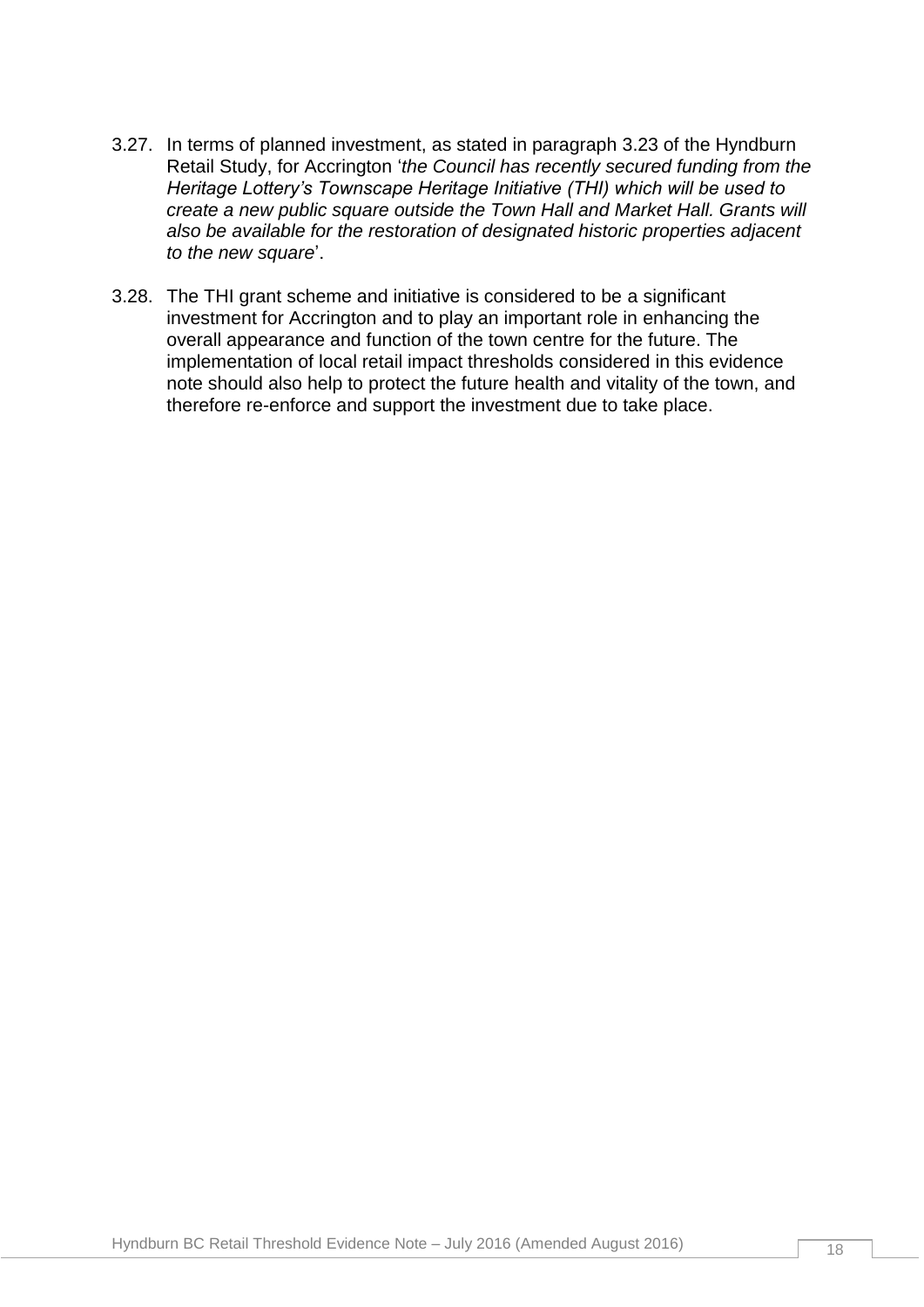# <span id="page-18-0"></span>**4. Conclusions / Recommendations**

- 4.1. Guidance contained within the NPPG has been used as a structure to consider the appropriateness of setting local retail impact floorspace thresholds in Hyndburn. This note considers a range of factors including:
	- the scale of proposals relative to each town / district centre (looking at floorspace as a whole in centres, and typical unit sizes in each centre)
	- the existing viability, vitality and vulnerability of town and district centres in terms of qualitative issues;
	- the cumulative effects of any recent developments in the Borough; and
	- the likely effects of any further developments on town centre strategies or investments, in the context of quantitative retail capacity in Hyndburn
- 4.2. Based on the findings set out in Section 3 of this report it is clear that centres in Hyndburn would benefit from having local floorspace thresholds set for assessing the retail impact of proposals for future edge and out of centre developments. Reliance on the nationally set threshold of 2,500sq.m as a trigger point for assessing impact would not be an adequate means of assessing all proposals which could have significance in terms of the health, vitality and viability of the nearest town or district centre.

# **Convenience Retail**

- <span id="page-18-1"></span>4.3. Table 4.1 below summarises the findings of all factors listed in Section 3 of this note for convenience goods retailing.
- 4.4. The 'balanced assessment' presented at the bottom of Table 4.1 reflects the Council's view of an appropriate local floorspace threshold for each centre. The 'balanced assessment' takes account of all factors discussed in this note and applies a minimum threshold of 250sq.m. A minimum of 250sq.m is recommended to ensure that the burden of impact assessments does not become too great for an applicant or the Council in terms of the proportion of overall applications, and in proportion to any proposed development.
- 4.5. The thresholds noted in Table 4.1 should be seen as the point at which an impact assessment will *definitely* be required. One of the most significant trends in convenience retailing in recent years (highlighted in the Council's Retail Study 2016) is a move towards smaller scale convenience stores. These can often be located out of centre. The thresholds proposed should help ensure that the impacts associated with proposals for these developments are properly considered.
- 4.6. In certain circumstances (where particular concerns arise due to the size and nature of a proposal and/or where local circumstances may have changed) there may be an occasional need for an impact assessment to be undertaken below this threshold level. The Council will seek to bring forward a policy that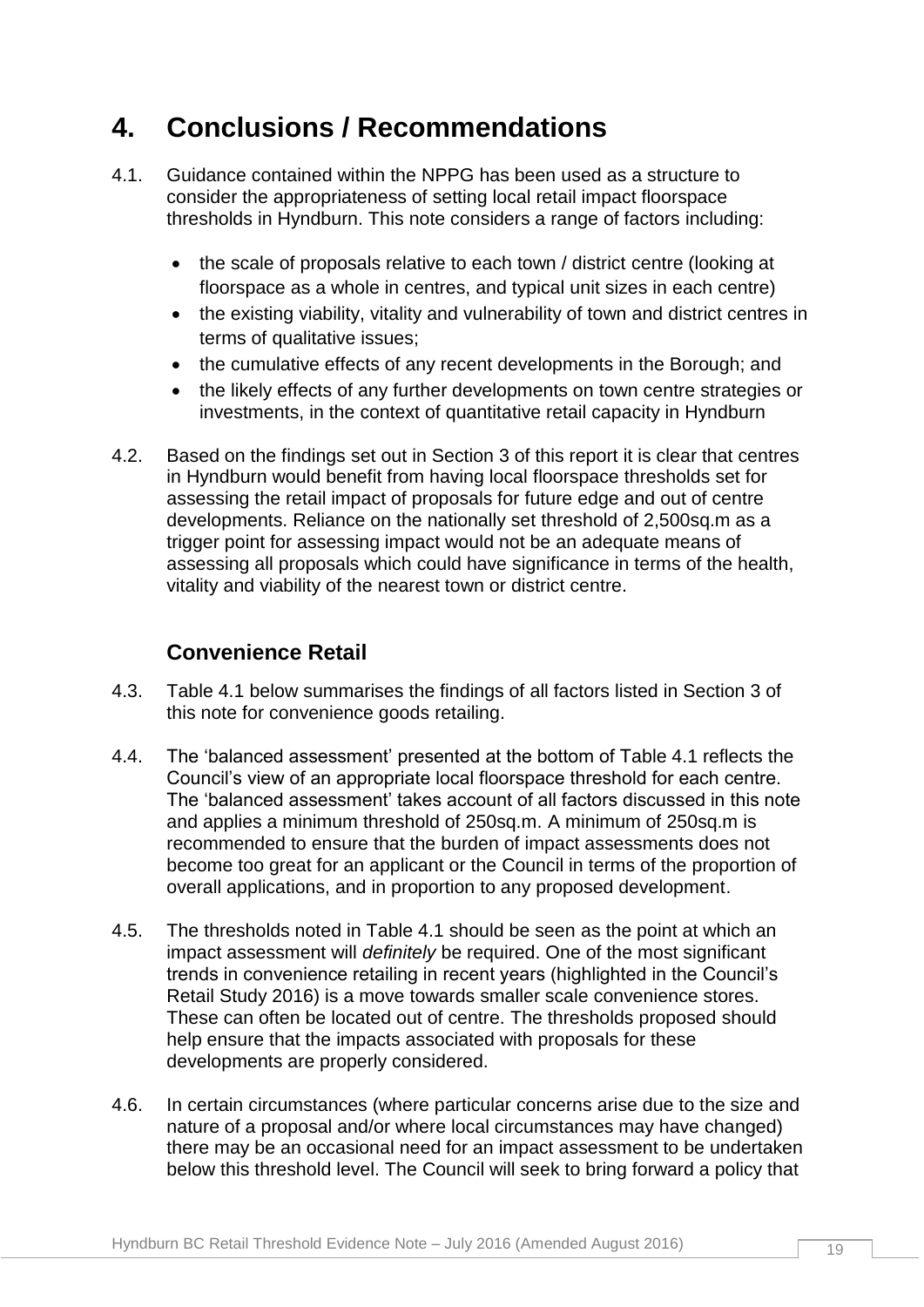enables this flexibility to be employed, where the Council can justify any request carefully and a 'proportionate' approach is employed in line with NPPF.

| <b>Measure</b>                                | <b>Source</b> | <b>Accring-</b><br>ton                                                                                                           | Great<br><b>Harwood</b> | <b>Rishto</b><br>n | <b>Oswald-</b><br>twistle | Clayton-<br>le-Moors |
|-----------------------------------------------|---------------|----------------------------------------------------------------------------------------------------------------------------------|-------------------------|--------------------|---------------------------|----------------------|
| 10% of total<br>floorspace<br>(sq.m gross)    | Table<br>3.2  | 300                                                                                                                              | 50                      | 50                 | 200                       | 50                   |
| Unit size<br>assessment<br>(sq.m gross)       | Table<br>3.4  | 750                                                                                                                              | 500                     | 250                | 500                       | 250                  |
| Vulnerability                                 | Table<br>3.5  | High                                                                                                                             | High                    | Low                | Low                       | Low                  |
| Recent<br>developments<br>(sq.m sales)        | Para.<br>3.23 | 500 sq.m                                                                                                                         |                         |                    |                           |                      |
| Likely effects<br>of further<br>development   |               | No current quantitative requirement to 2033, therefore a<br>very conservative approach is required to assessing<br>new proposals |                         |                    |                           |                      |
| <b>Balanced</b><br>assessment<br>(sq.m gross) |               | 500<br>sq.m                                                                                                                      | 250<br>sq.m             | 250 sq.m           | 250 sq.m                  | 250 sq.m             |

**Table 4.1 – Convenience goods threshold – a balanced assessment**

# <span id="page-19-0"></span>**Comparison Retail**

- 4.7. Table 4.2 below summarises the findings of all factors listed in Section 3 of this note for comparison goods retailing.
- 4.8. The 'balanced assessment' presented at the bottom of Table 4.2 reflects the Council's view of an appropriate local floorspace threshold for each centre. As with convenience retailing assessment above, the 'balanced assessment' takes account of all factors discussed in this note and applies a minimum threshold of 250sq.m. This minimum threshold is recommended to ensure that the burden of impact assessments does not become too great for an applicant or the Council in terms of the proportion of overall applications, and in proportion to any proposed development.
- 4.9. As set out in paragraph 4.6 above, in certain circumstances (where particular concerns arise due to the size and nature of a proposal and/or where local circumstances may have changed) the Council may seek to require an impact assessment below the recommended 'balanced assessment' figures. As such the Council will seek to bring a policy forward for comparison retailing allowing flexibility for such requests where it is considered justified and proportionate.